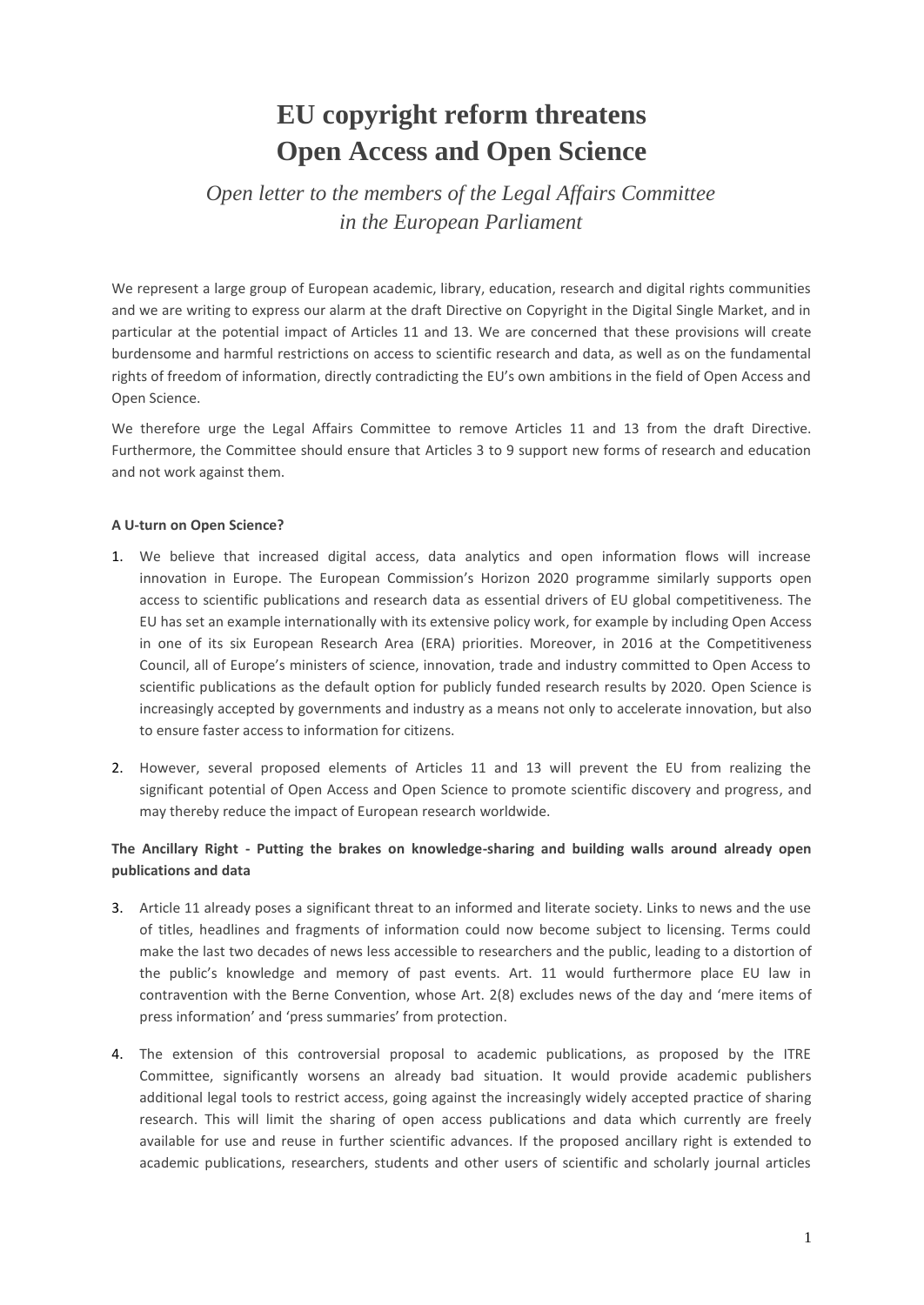could be forced to ask permission or pay fees to the publisher for including short quotations from a research paper in other scientific publications. This will seriously hamper the spread of knowledge. The proposed ancillary right further conflicts with the Berne Convention's Article 10(1), which provides a *mandatory* exception for quotation, as well as posing risks to freedom of speech.

- 5. Prior experiments with the press publishers' right have also failed from an economic standpoint. No impact assessment has been carried out, no evidence produced, and no consultation conducted around the ramifications of extending Art. 11 to academic publishers.
- 6. In addition, academic publishers usually acquire rights to the works they publish when signing contracts with their authors. Publishers already have all the rights they need, thus ancillary rights don't make sense.

#### **Filtering obligations - Undermining the foundations of Open Access**

7. The provisions of Article 13 threaten the accessibility of scientific articles, publications and research data made available through over 1250 repositories managed by European non-profit institutions and academic communities. These repositories, which are essential for Open Access and Science in Europe, are likely to face significant additional operational costs associated with implementing new filtering technology and the legal costs of managing the risks of intermediary liability. The additional administrative burdens of policing this content would add to these costs. Such repositories, run on a not-for-profit basis, are not equipped to take on such responsibilities, and may face closure. This would be a significant blow, creating new risks for implementing funder, research council and other EU Open Access policies.

#### **Text and Data Mining - The risks to scientific values**

8. Regarding Article 3, we welcome amendments that expand the exception for text and data mining (TDM) to allow anyone, including SMEs and society in general, to mine works to which they have legal access, regardless of the purpose. Furthermore, Article 3 should direct Member States to set up a secure facility to ensure accessibility and verifiability of research made possible through TDM. Under no circumstances should data structured for mining purposes be deleted - this is fundamentally contrary to good scientific practice. Finally, the exception should be protected from being overridden by contract terms, and technological measures should be prohibited that interfere with the exercise of the exception. Both protections are essential for the exception to function.

#### **Education, preservation and access - An enabling environment for Open Science**

- 9. Regarding Article 4, we believe that a robust exception to copyright for education should support broad access to and fair reuse of copyrighted content of all types in a variety of education settings, locally and across borders. The scope of the exception should cover digital and non digital uses, including 'scientific research' purposes, alongside educational ones, and prevent rightholders from overriding the exception through contractual provisions or technological protection measures. Finally, the exception should not depend on compulsory remuneration.
- 10. We also urge MEPs to take full account of the views of library and cultural heritage institutions regarding Articles 5-9 of the draft Directive, which aim at ensuring maximising the effective preservation of, and access to works for public interest, non-commercial purposes.

We therefore urge the Legal Affairs Committee to remove Articles 11 and 13 from the draft Directive. Furthermore, we ask for the improvement of Articles 3-9 in line with the suggestions put forward by library, educational, research and cultural heritage organisations throughout the parliamentary process to provide better support for teaching, learning, and new forms of research.